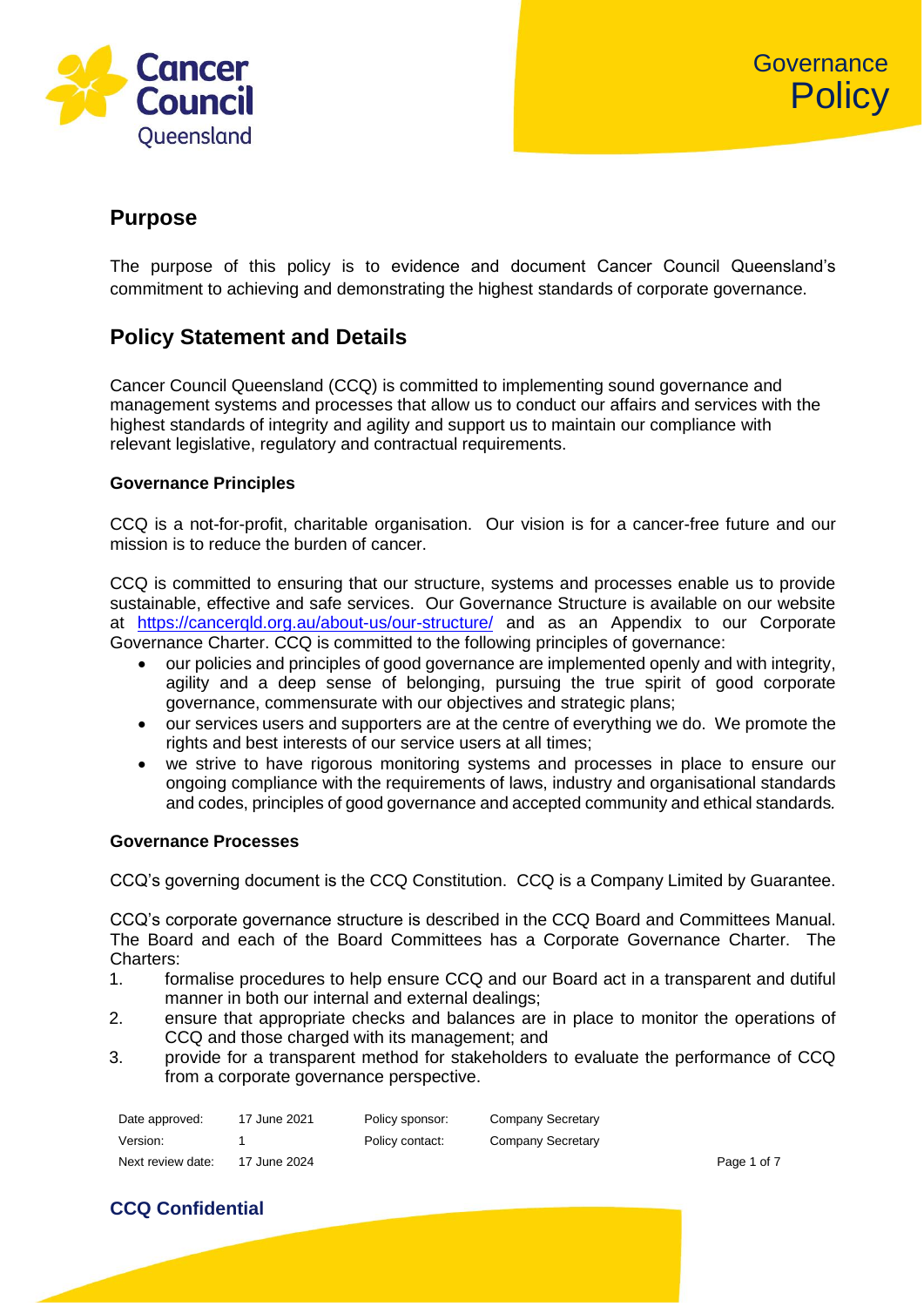

The Board and its Committees have a fixed meeting schedule. The Board must meet at least five times every year. The Board also meets once annually to review the strategic plan. CCQ management reports to the Board in relation to the CCQ's performance relative to strategic initiatives at each Board meeting.

### **Delegation of Authority**

Documented organisational authority ensures that all employees and members of Committees and the Board know what decisions they can make and where they must seek approval for actions they wish to take. This safeguards the organisation from decisions being made by unauthorised individuals and ensures that appropriate accountability for decisions is maintained.

The Board retains accountability for its role and responsibilities as documented in the Constitution and Corporate Governance Charter and the matters reserved for Board decision as detailed in the Delegation of Authority Policy. In general, the Board retains all powers and authorities required to carry out CCQ's business effectively and efficiently, except where specific authority is delegated to the CEO, CCQ Managers, an individual director and/or Board Committees.

The Delegation of Authority Policy and changes to that Policy must be approved by the Board and the Policy must be reviewed at least once every three years. The Delegation of Authority Policy is available on the CCQ intranet.

## **Reporting and Notification Obligations**

CCQ has reporting obligations to the Australian Charities and Not-for-profit Commission ("**ACNC**"), including an Annual Information Statement and to notify them of changes to the following:

- legal name
- address for service (where legal documents can be sent)
- 'responsible persons' (CCQ's directors); and
- governing documents (CCQ's Constitution).

CCQ also has reporting obligations to the Queensland Office of Fair Trading ("**OFT**") in relation to annual financial statements and changes to CCQ's members and Constitution.

Reporting to the ACNC and the OFT is the responsibility of the Company Secretary.

Each year, CCQ's members (who are also our directors) receive our financial report at the Annual General Meeting. Members are given an opportunity to ask questions and vote on resolutions.

Stakeholders are informed about CCQ's organisational performance through our Annual Report.

CCQ may also from time to time have contractual reporting and notification obligations. For example, CCQ may have reporting obligations to Queensland Health pursuant to a Service Agreement (see Appendix 2: Queensland Health Reporting and Notification Obligations, for further details).

| Date approved:    | 17 June 2021 | Policy sponsor: | Company Secretary |             |
|-------------------|--------------|-----------------|-------------------|-------------|
| Version:          |              | Policy contact: | Company Secretary |             |
| Next review date: | 17 June 2024 |                 |                   | Page 2 of 7 |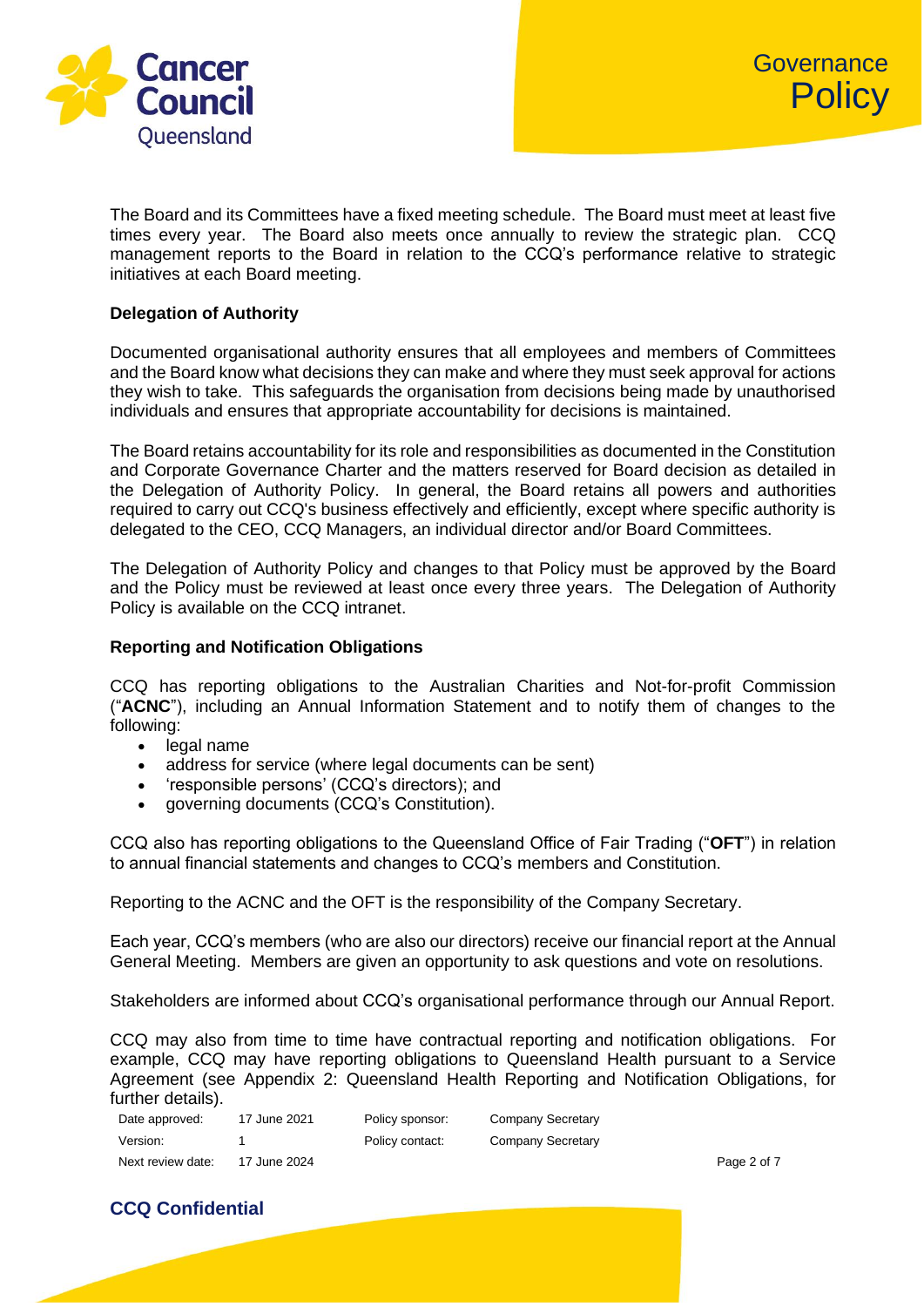

## **Strategic and Operational Planning**

CCQ's vision, purpose, and values are developed and embraced by the Board and Executive Team. They are documented and promoted on our website and in our Annual Reports. CCQ's stakeholders are encouraged to provide feedback on CCQ's governance and management processes and CCQ is committed to appropriately incorporating such feedback in the development and evaluation of our governance and management processes.

CCQ develops a strategic plan every three (3) years, reviews it annually and discusses progress at each Board meeting. CCQ's teams then develop operational plans to support the strategic plan. Our plans are consistent with and support:

- our vision, purpose and values;
- the provision of services in a manner that is consistent with relevant legislation; and
- relevant Queensland Health policies, specifications, and Service Agreements.

Progress toward achieving our objectives is reviewed at least five (5) times a year, at our Board meetings.

#### **Board Recruitment, Induction and Training**

CCQ's recruitment process for new Board members includes ensuring that candidates have the knowledge, skills, and experience to fulfil their roles. This may include:

- an understanding of the legislative and regulatory environment that we operate in;
- relevant skills in financial, risk, safety management and/or cancer research; and/or
- lived experience of cancer (for example, as a service user or carer).

In appointing Directors, in addition to personal qualities, skills and experience, the Board considers the diversity of the Board with respect to gender, age, ethnicity, socio-economic and cultural background and other similar factors to the extent that they are considered relevant. All of our Board members must pass the ASIC banned and disqualified persons search and a criminal check prior to commencing their duties with our organisation.

A person appointed as a Director must be a person who, in the opinion of the Board, will enhance the skills mix of the Board of CCQ. Directors of CCQ should possess a combination of personal and professional attributes in addition to a proven commitment to the work of CCQ and our mission, values and strategic priorities.

Nominations to the Board can be by invitation, advertisement or as otherwise determined by the Board.

Each member of CCQ's Board is required to undergo an induction to the organisation when they commence in their role. This induction includes:

• an orientation to our organisation and our systems and processes;

| Date approved:    | 17 June 2021 | Policy sponsor: | Company Secretary |             |
|-------------------|--------------|-----------------|-------------------|-------------|
| Version:          |              | Policy contact: | Company Secretary |             |
| Next review date: | 17 June 2024 |                 |                   | Page 3 of 7 |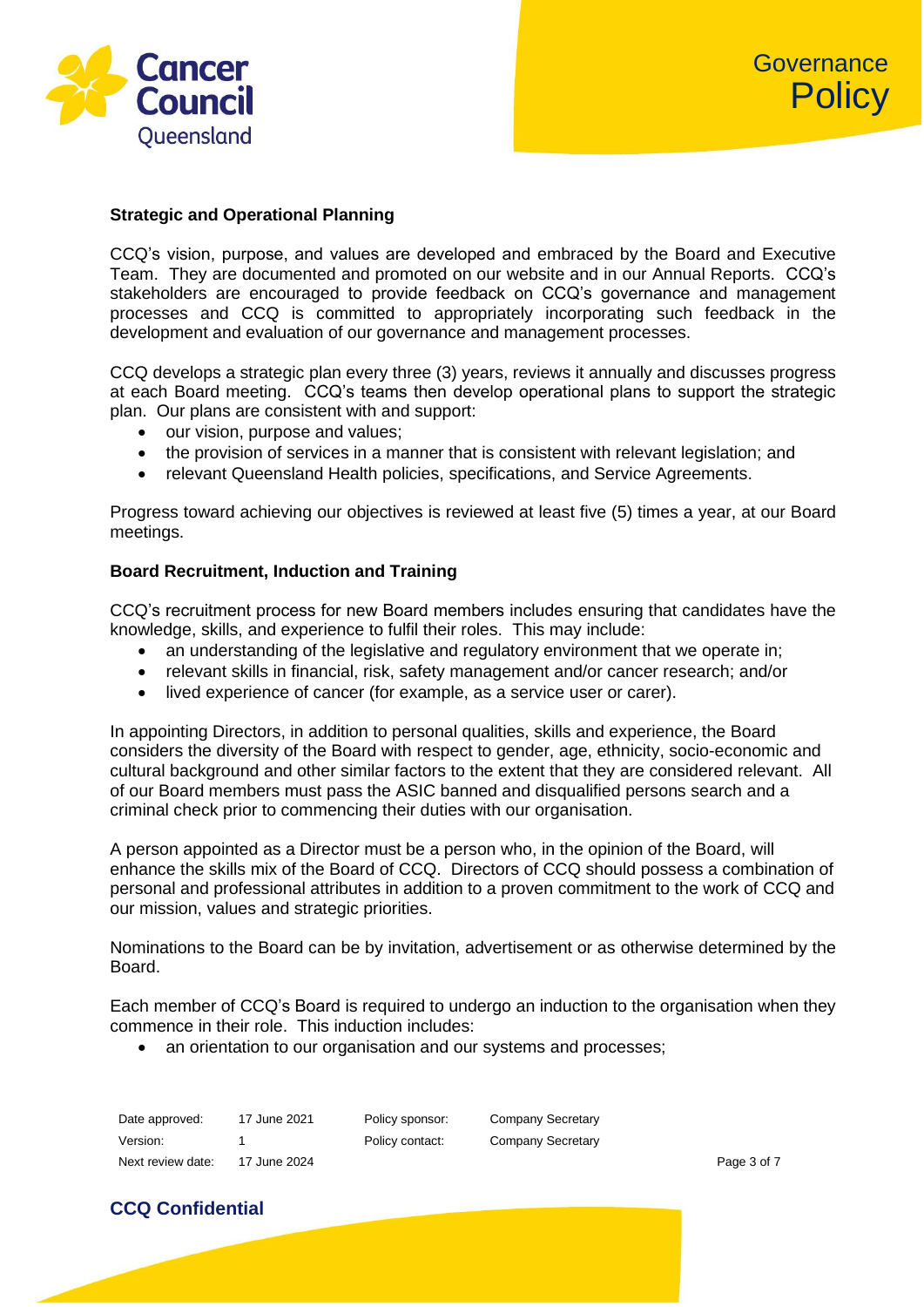

- information about the legislative and regulatory environment we operate in, including the status of the organisation as a Company Limited by Guarantee, relevant regulatory bodies, and the role and responsibilities of the Board; and
- information about their duties as directors.

All Board members are provided with ongoing training as required in relevant organisational. legislative, and regulatory policies and practices. Board members can also request or raise training needs in Board meetings or directly to the Chair.

Records of induction and training are kept and stored with each Board member's file.

# **Eligibility**

This policy applies to CCQ employees and directors.

# **Associated CCQ Documents**

- Strategic Plan
- Constitution
- Corporate Governance Charter
- Board Manual
- Delegation of Authority Policy
- Compliance Guideline

## **References**

- Queensland Health Service Agreement Standard Terms
- Critical Incident Policy Queensland Government
- [Australian Charities and Not-for-profits Commission Governance Standards](https://www.acnc.gov.au/for-charities/manage-your-charity/governance-standards)
- *Australian Charities and Not-for-profits Commission Act 2012* (Cth)
- *Collections Act 1966* (Qld)
- *Corporations Act 2001* (Cth)

# **Human Services Quality Standards Indicators**

• HSQS Indicators 1.1, 1.2, 1.3 and 1.6.

# **Revision History**

| Version           | Date         | Author                   | Description of Changes   |             |
|-------------------|--------------|--------------------------|--------------------------|-------------|
|                   | 17 June      | <b>Company Secretary</b> | New Policy.              |             |
|                   | 2021         |                          |                          |             |
| Date approved:    | 17 June 2021 | Policy sponsor:          | <b>Company Secretary</b> |             |
| Version:          |              | Policy contact:          | <b>Company Secretary</b> |             |
| Next review date: | 17 June 2024 |                          |                          | Page 4 of 7 |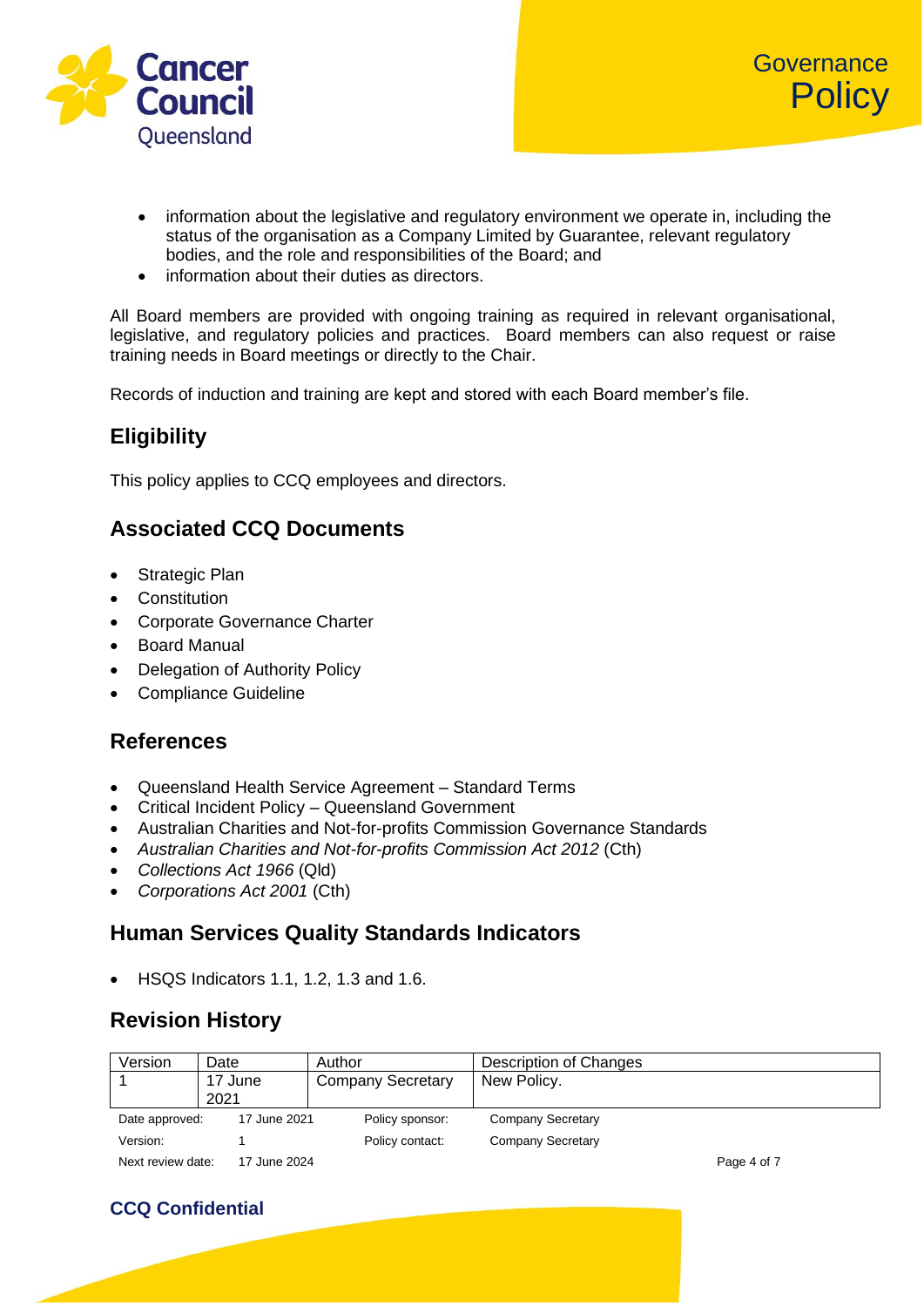

## **Appendix 1: Definitions**

### **Serious Misconduct** (actual or alleged)

The *Fair Work Regulations 2009* (Cth) ("**Fair Work Regulations**") define 'serious misconduct' as follows:

- b. wilful or deliberate behaviour by an employee that is inconsistent with the continuation of the contract of employment; and
- c. conduct that causes serious and imminent risk to:
	- the health or safety of a person; or
	- the reputation, viability or profitability of the employer's business.

The Fair Work Regulations also list the following conduct as being deemed serious misconduct:

- a. the employee, in the course of the employee's employment, engages in theft, fraud or assault;
- b. the employee being intoxicated at work;
- c. the employee refusing to carry out a lawful and reasonable instruction that is consistent with the employee's contract of employment.

[https://www.fairworkcentre.com.au/newsblog/Employer-Tips/Termination-for-Serious-](https://www.fairworkcentre.com.au/newsblog/Employer-Tips/Termination-for-Serious-Misconduct/)[Misconduct/](https://www.fairworkcentre.com.au/newsblog/Employer-Tips/Termination-for-Serious-Misconduct/)

Date approved: 17 June 2021 Policy sponsor: Company Secretary Version: 1 1 Policy contact: Company Secretary Next review date: 17 June 2024 **Page 5 of 7** All the state of 7 All the state of 7 All the state of 7 All the state of 7 All the state of 7 All the state of 7 All the state of 7 All the state of 7 All the state of 7 All th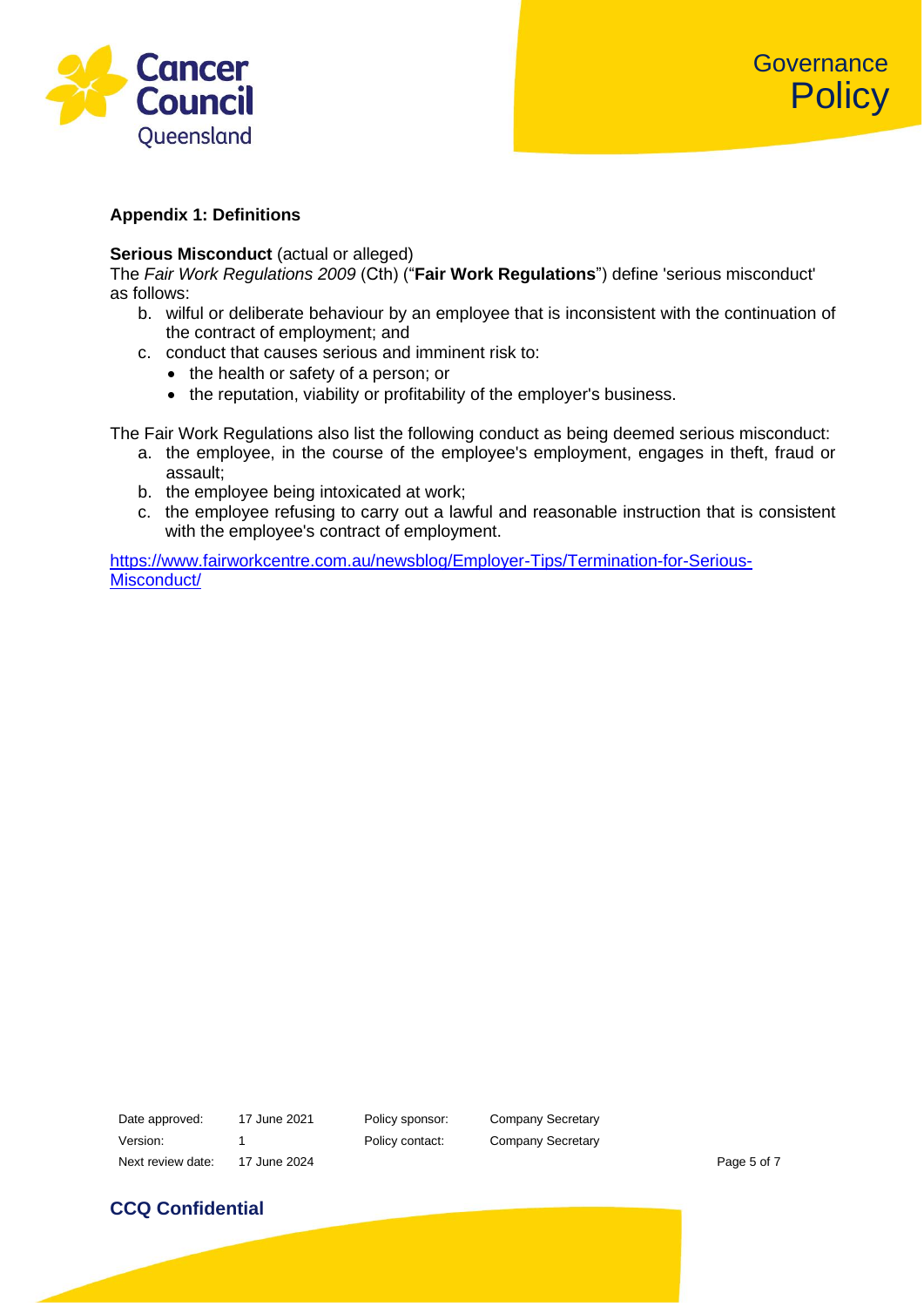

## **Appendix 2: Queensland Health Reporting and Notification Obligations**

## **Reporting Requirements**

CCQ acknowledges its obligation to report to the Queensland Government, as per our Service Agreement. Compliance with our reporting obligations is monitored by the General Manager, Cancer Support and Information and coordinated by that General Manager and the Chief Financial Officer. Our reporting obligations include:

- Directors' Certification of expenditure;
- audited financial statement; and
- performance and outcome measurement reporting.

The documents listed above must be provided to Queensland Health. The timeframes for submitting such documents are set out in the Funding Schedules attached to each of the Service Agreements.

### **Notification of Alleged Misconduct**

CCQ is aware of its obligation to report actual and alleged misconduct in the context of the services that it supplies to Queensland Health. All misconduct must be reported to the General Manager, Cancer Support and Information or the Chief Executive Officer. They will immediately notify Queensland Health of any allegation that raises a reasonable suspicion of misconduct or dishonesty of a serious nature relating to the use of funding or the operation of services, as per our Service Agreements. See Appendix 1 for a definition of Serious Misconduct at set out in the Fair Work Regulations. CCQ will also ensure alleged misconduct is reported to the relevant authority, such as the Police, and notify Queensland Health once this has occurred.

#### **Notification of Reportable Incidents**

CCQ acknowledges that, as an organisation that receives funding from the Queensland Government, we are obligated by our Service Agreements to report certain incidents to Queensland Health. Reportable incidents include:

- an incident that affects or is likely to affect the delivery of any of the services delivered under a Service Agreement ("**Services**");
- an incident that relates to any of the Services or service users and that requires an emergency response including fire, natural disaster, bomb threat, hostage situation, death or serious injury, or threat of death or serious injury, of any person or any criminal activity;
- an incident that may relate to any service users subject to interventions by Queensland Health, employees and carers; or
- a matter where significant media attention has occurred or is likely to occur.

All reportable incidents must be reported by employees to the General Manager, Cancer Support and Information and the Chief Executive Officer, as soon as such employees become aware of them. The General Manager, Cancer Support and Information will then report such incidents to Queensland Health within one business day.

| Date approved:    | 17 June 2021 | Policy sponsor: | Company Secretary |             |
|-------------------|--------------|-----------------|-------------------|-------------|
| Version:          |              | Policy contact: | Company Secretary |             |
| Next review date: | 17 June 2024 |                 |                   | Page 6 of 7 |